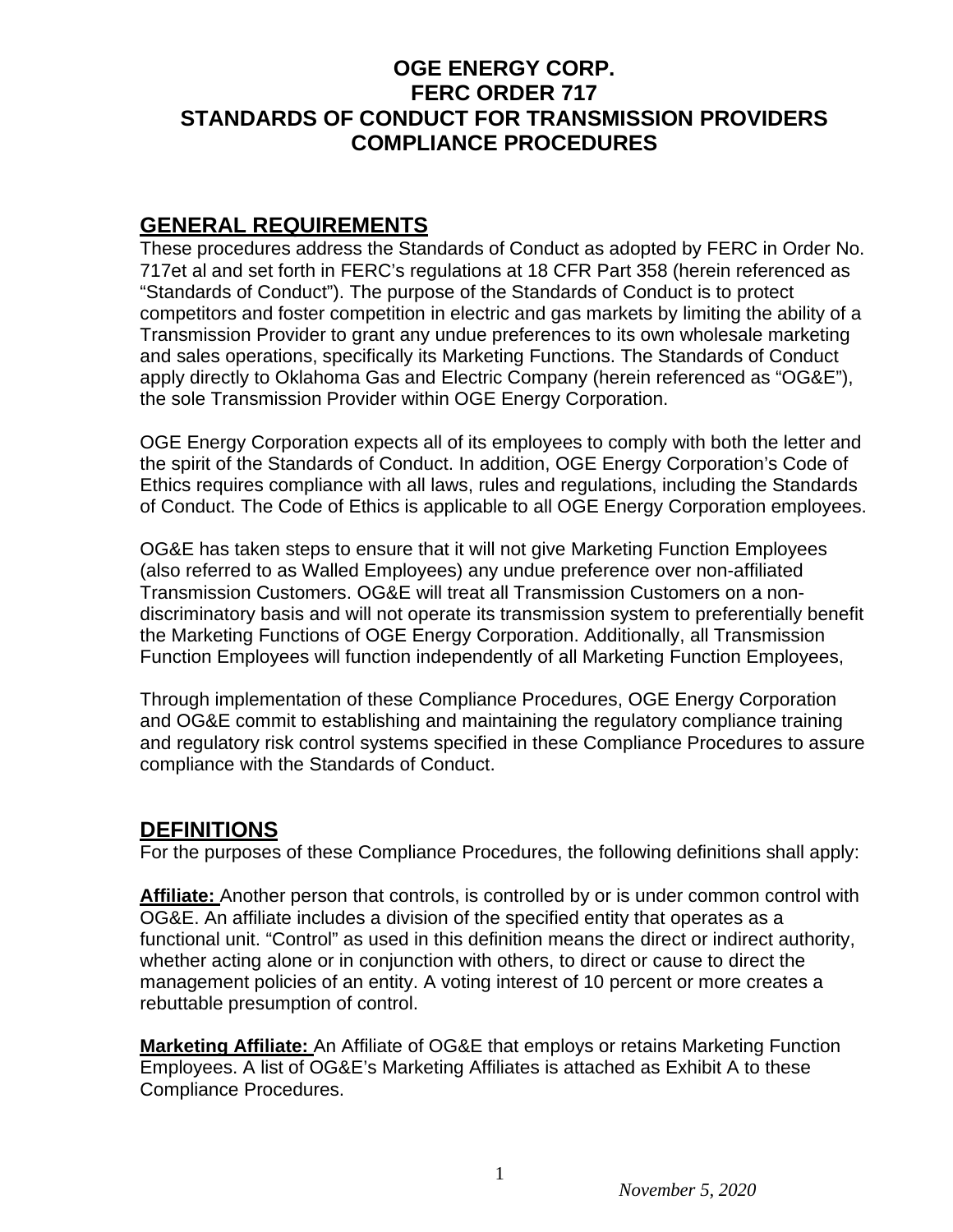**Marketing Function:** The sale for resale in interstate commerce, or the submission of offers to sell in interstate commerce, of electric energy or capacity, demand response, virtual transactions, or financial or physical transmission rights, all as subject to an exclusion for bundled retail sales, including the sales of electric energy made by providers of last resort (POLRs) acting in their POLR capacity.

**Marketing Function Employees:** Employees, contractors, consultants or agents of OGE Energy Corporation or its Affiliates who actively and personally engage on a dayto-day basis in Marketing Functions.

**Other Employees -Training:** All OGE Energy Corporation and OG&E officers, directors, and supervisory employees that are not deemed Transmission Function or Marketing Function Employees. Also includes any other employees of OGE Energy Corporation or its Affiliates that are not deemed Transmission Function or Marketing Function Employees but are likely to become privy to Transmission Function Information during the performance of their normal job duties.

**Transmission:** Electric transmission, network or point-to-point service, ancillary services or other methods of electric transmission, or the interconnection with jurisdictional transmission facilities.

**Transmission Customer:** Any eligible customer, shipper or designated agent that can or does execute a transmission service agreement or can or does receive transmission service, including all persons who have pending requests for transmission service or for information regarding transmission.

**Transmission Function:** The planning, directing, organizing or carrying out of day-today transmission operations, including the granting and denying of transmission service requests.

**Transmission Function Employees:** Employees, contractors, consultants or agents of OGE Energy Corporation or its Affiliates who actively and personally engage on a dayto-day basis in Transmission Functions.

**Transmission Function Information:** While a comprehensive definition of "Transmission Function Information," is not set forth in the regulations, it generally includes information pertaining to the planning, directing, organizing or carrying out of day-to-day transmission operations, including the granting and denying of transmission service requests.

**Transmission Provider:** Any public utility that owns, operates or controls facilities used for the transmission of electric energy in interstate commerce. For purposes of these Compliance Procedures, Transmission Provider is OG&E.

**Walled Employees:** All Marketing Function Employees.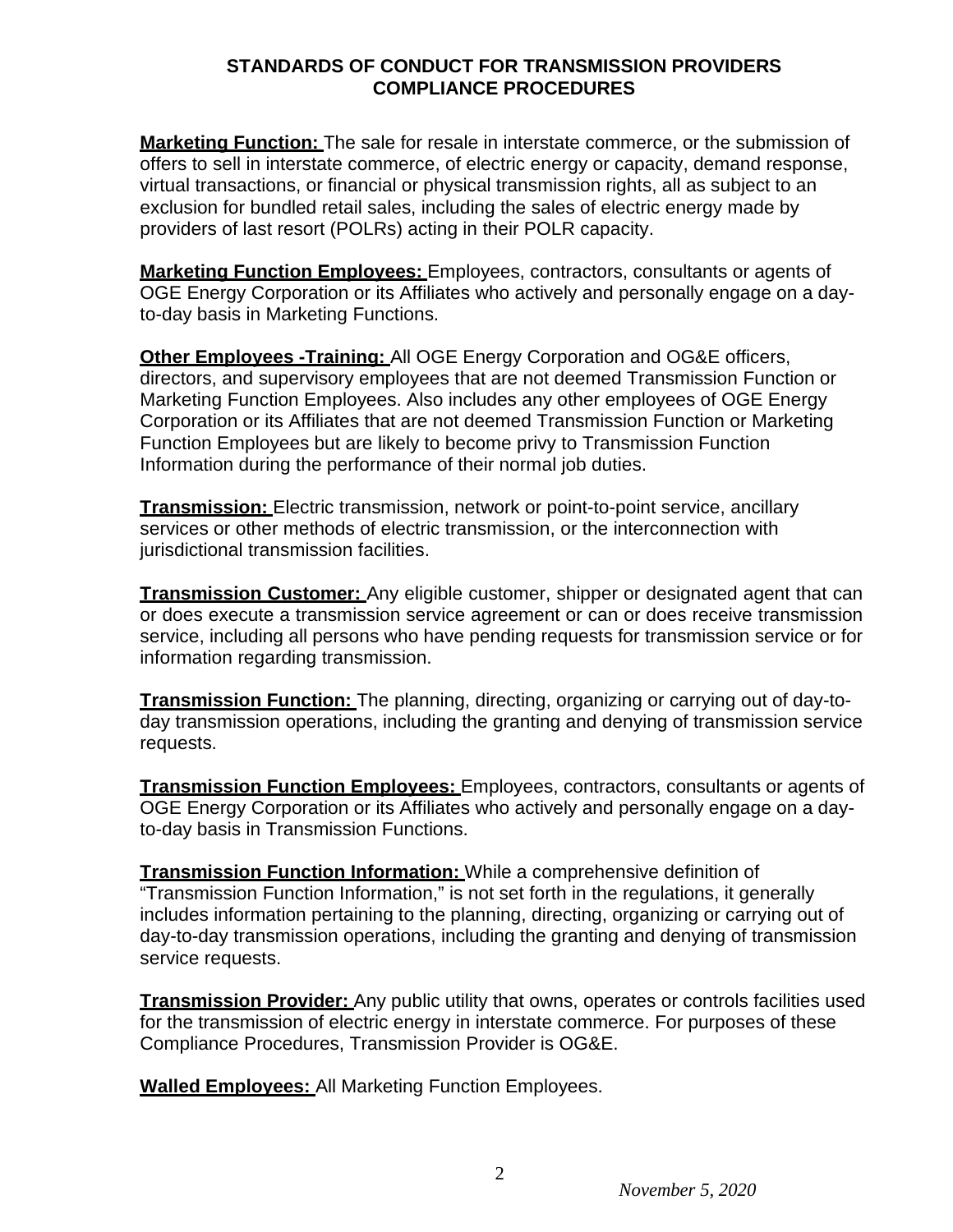# **EMPLOYEE CLASSIFICATIONS**

For purposes of implementing compliance with the Standards of Conduct, each OGE Energy Corporation employee has been assigned to one of four categories. These categories are:

- 1. Transmission FunctionEmployees
- 2. Marketing Function Employees (or "WalledEmployees")
- 3. Other Employees -Training
- 4. Other Employees -No Training

## **COMPLIANCE CONTACT**

The Standards of Conduct require OG&E to designate a Chief Compliance Officer (herein referenced as CCO) who is responsible for Standards of Conduct compliance. Below is the information for OG&E's CCO:

William Sultemeier, General Counsel, OGE Energy Corp. 321 N. Harvey, #1105 Oklahoma City, OK 73102 (405) 553-3183 [sultemwh@oge.com](mailto:sultemwh@oge.com)

The CCO is responsible for implementing and supervising OG&E's compliance with the Standards of Conduct. Specifically, the CCO is responsible for ensuring that OG&E has developed procedures that comply with the Standards of Conduct and the implementation of its Compliance Procedures, including required training. The CCO will also be responsible for on-going compliance, including answering employee questions, providing compliance advice, and investigating potential violations.

In addition, Dana Gillett, Manager, Corporate Compliance can also be contacted with questions related to Standards of Conduct compliance: 321 N. Harvey, #1214 Oklahoma City, OK 73102 (405) 553-3709 [gilletdd@oge.com](mailto:gilletdd@oge.com)

# **SPECIFIC REQUIREMENTS**

## **A. Non Discrimination**

## **1. Enforcement of Tariff Provisions**

OG&E will strictly enforce all tariff provisions relating to Transmission service, unless such provisions allow for the use of discretion by OG&E. In the event the tariff provision affords OG&E with discretion, OG&E will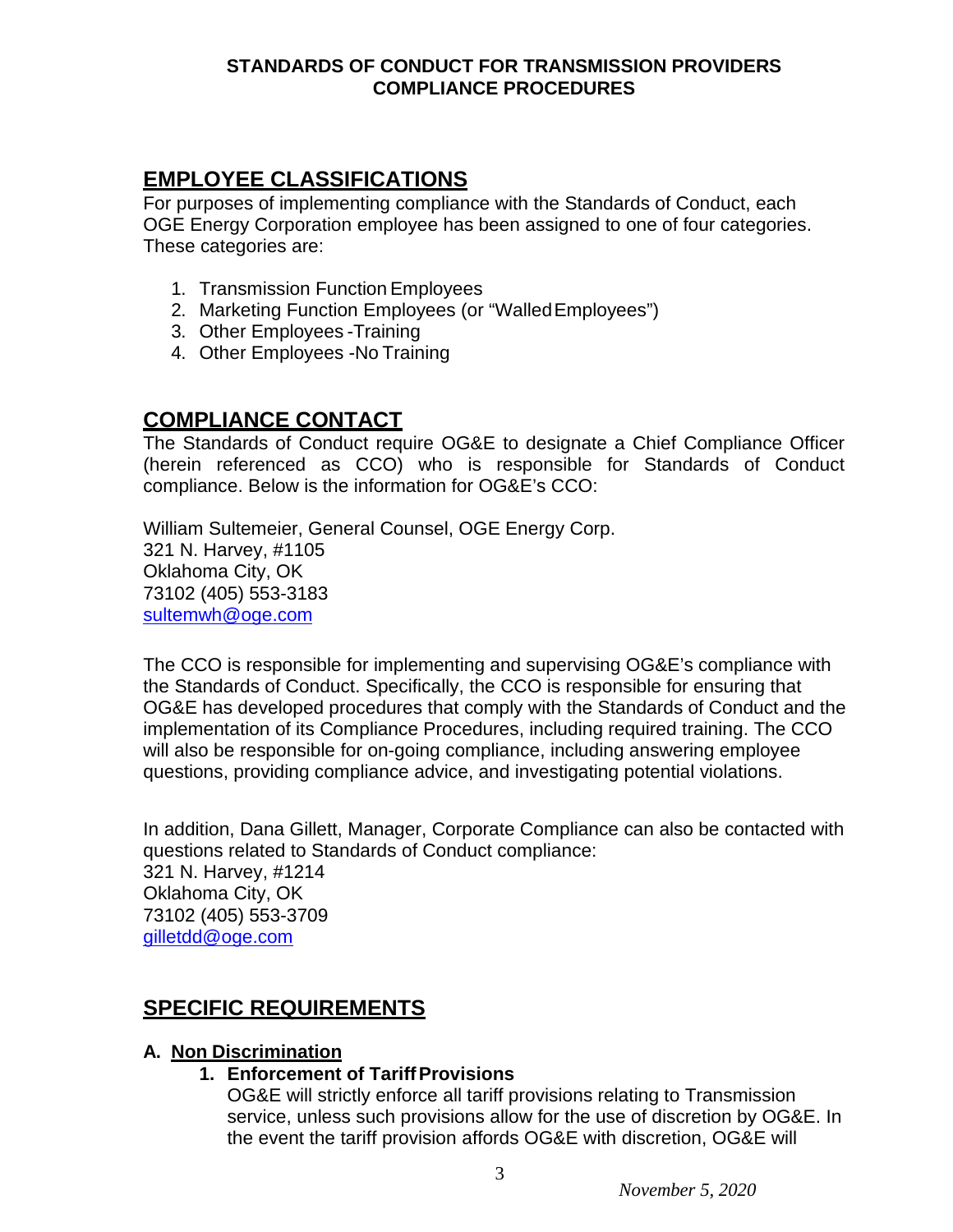administer such tariff provisions in a fair and impartial manner that treats all Transmission Customers in a not unduly discriminatory manner.

#### **Measures:**

- **a.** OG&E will not give undue preference to an Affiliate over anyother Transmission Customer.
- **b.** OG&E will process all requests for similar Transmission services in the same manner and within the same timeperiod.

Notice of each waiver granted by OG&E in favor of an Affiliate, unless such waiver has been approved by FERC, will be posted on OGE's internet website within 1 business day of the act of waiver. OG&E will maintain a log of these waivers for at least 5 years from the date of each act of waiver.

#### **B. Independent Functioning**

## **1. Transmission and Marketing Functions**

Except as otherwise permitted by FERC order, Transmission Functions and Marketing Functions will function independently.

#### **Measures:**

- **a.** Only Walled Employees will perform Marketing Functions and, unless emergency circumstances affecting system reliability are present, only Transmission Function Employees will perform Transmission Functions.
- **b.** Transmission Function Employees will be housed in separate and secured sections of the corporate offices or in separate buildings from Walled Employees as needed to fulfill the requirements of the Standards of Conduct.
- **c.** OG&E's operations control center ("Transmission Control Center") and similar facilities will be located within locked facilities. Walled Employees will be denied physical access to these facilities through standard company-wide security access card distribution, key locks or numerically coded door locks.
- **d.** Access to the Transmission Control Center will be governed by the Guidelines for Transmission Control Center Access (attached as Exhibit B hereto).

## **C. Transmission Function Information Disclosure**

#### **1. Information Access**

Walled Employees may only access Transmission Function Information that is made available to all Transmission Customers on OGE's internet website or otherwise available to the general public without restriction *unless*;

a non-affiliated Transmission Customer voluntarily consents, in writing, to allow OG&E to share the non-affiliated Transmission Customer's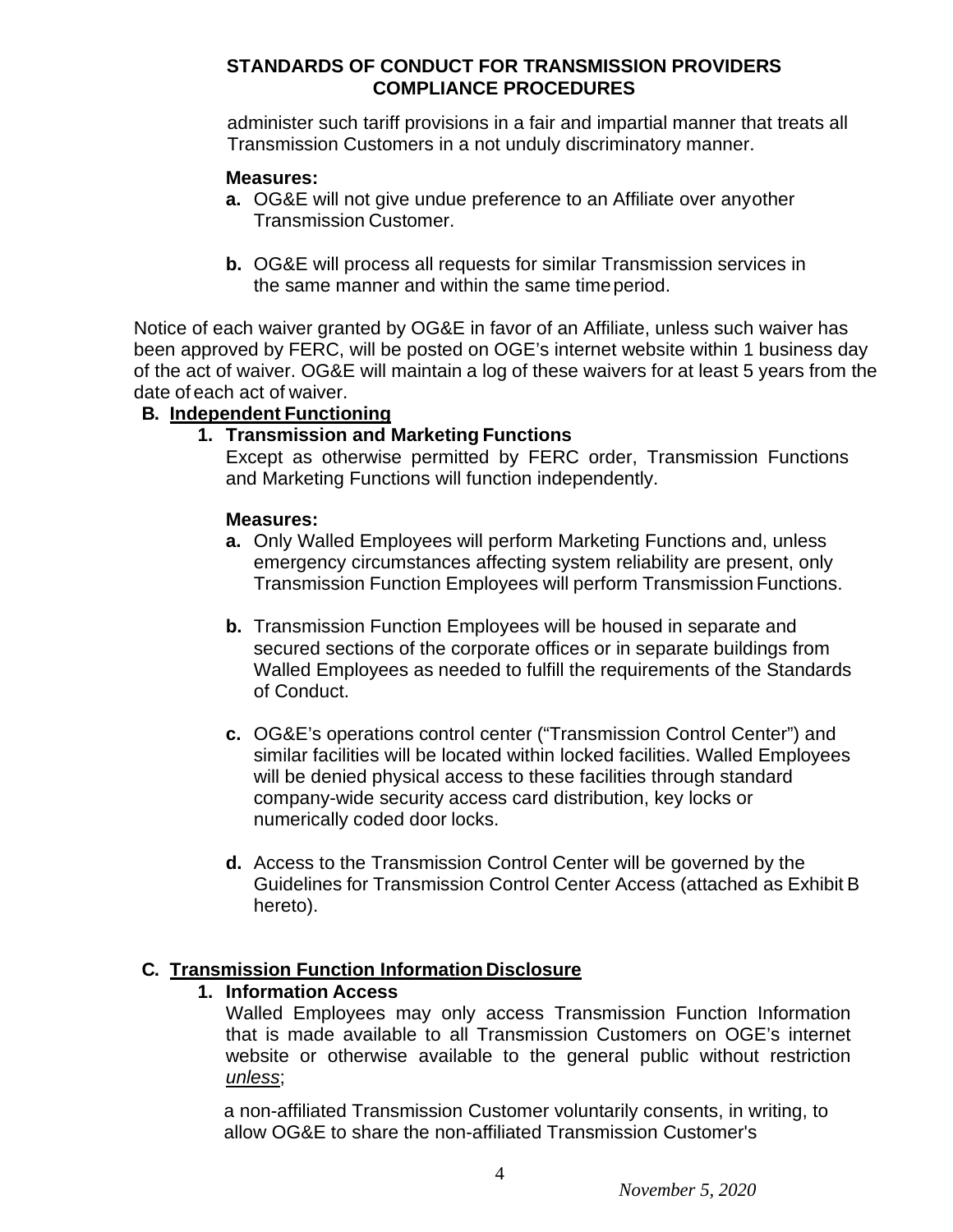Transmission Function Information with OGE Energy Corporation Walled Employees *or*;

the Transmission Function Information relates solely to a specific request for transmission service submitted by a Walled Employee *or*,

the Transmission Function Information pertains to compliance with Reliability Standards approved by FERC *and* is necessary to maintain or restore operations of OG&E's transmission system or generating units, or may affect generation dispatch.

## **Measures:**

- **a.** If a non-affiliated Transmission Customer authorizes, in writing, OG&E to share its Transmission Function Information with Walled Employees, OG&E will post notice on OGE's internet website of that consent along with a statement that it did not provide any preferences, either operational or rate-related, in exchange for that voluntaryconsent.
- **b.** The following business practices will be employed to limit access todata:
	- **i.** Proper identification of employees precluded from having access to Transmission Function Information;
	- **ii.** Appropriate installation of firewalls, assignment of User IDs and passwords to appropriate employees, and other electronic security measures to guard against prohibited disclosure of Transmission Function Information;
	- **iii.** Specific process for assigning new User IDs and passwords to new hires and transferring employees; and
	- **iv.** Timely disabling of User IDs and passwords, asappropriate.

## **2. Prohibited Disclosures**

Except as otherwise permitted by FERC, Transmission Function Employees may not disclose to Walled Employees any non-public Transmission Function Information about OG&E's Transmission system or the Transmission system of others. Non-public Transmission Function Information includes Transmission Function Information not posted on OGE's internet website unless it is made available to the general public without restriction at the same time.

## **Measures:**

- **a.** All Transmission Function Employees will comply with rules regarding prohibited disclosures.
- **b.** Transmission Function Employees will not organizationally report, either directly or indirectly, to a WalledEmployee.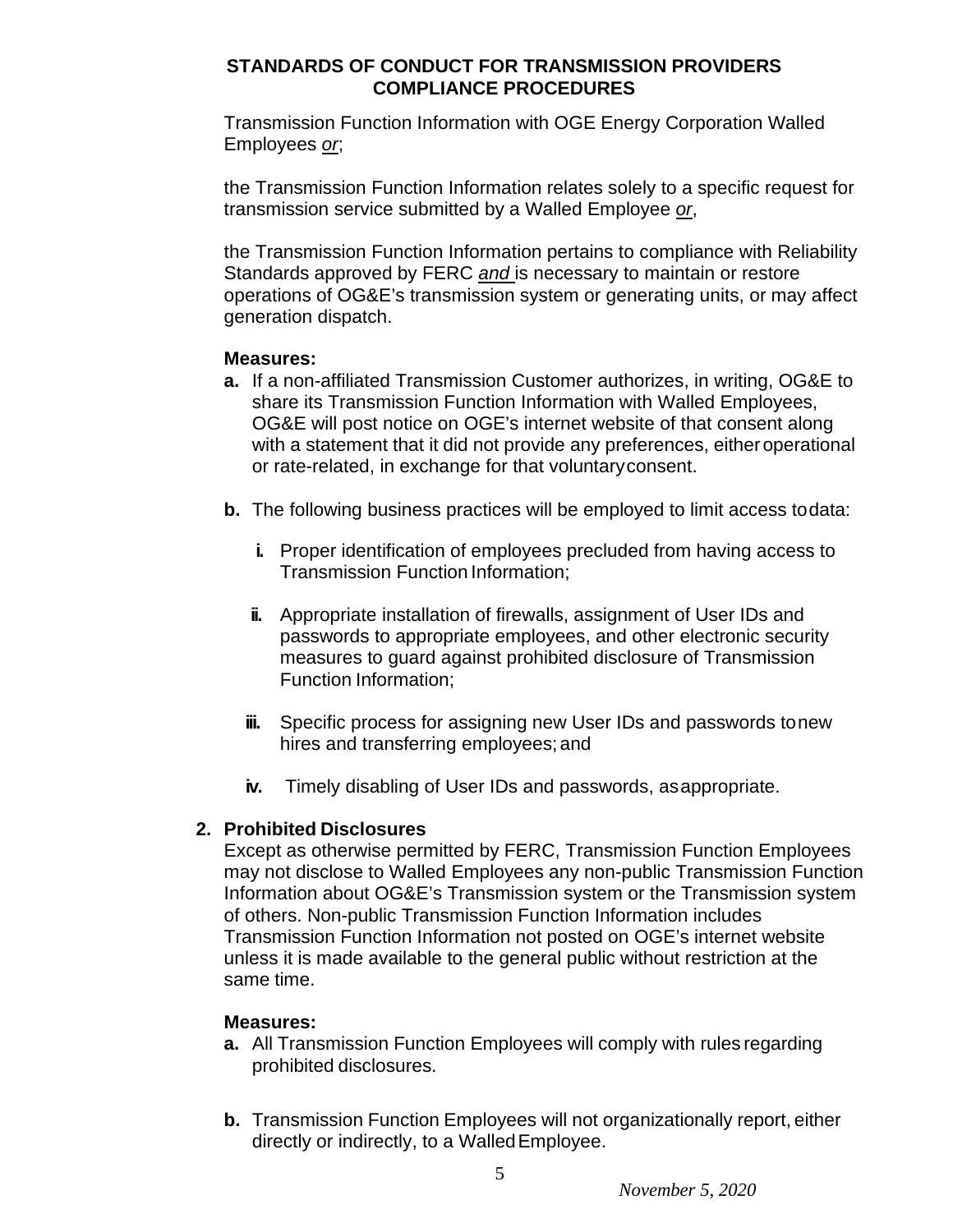- **c.** Transmission Function Employees will be trained to understand what information is considered Transmission Function Information and will be made aware of the identity of Walled Employees.
- **d.** Transmission Function Employees will document all meetings which contain both Transmission Function Employees and Walled Employees. The documentation shall be sent electronically to the CC and should contain (1) names of all Transmission Function Employees present, (2) names of all Walled Employees present, and (3) a list of items discussed. This documentation shall be retained by the CC for a period of 5 years.
- **e.** All emails from Transmission Function Employees to Walled Employees will be monitored and retained by the CC. This documentation shall be retained by the CC for a period of 5 years.

#### **3. No Conduit**

Employees not deemed Walled Employees may have access to Transmission Function Information if necessary to perform their job function. However, these employees are strictly prohibited from sharing this Transmission Function Information with Walled Employees, or acting as a conduit to provide Transmission Function Information to Walled Employees. This is referred to as the "No-Conduit Rule."

#### **Measures:**

- **a.** All employees will comply with the No-Conduit Rule prohibiting them from providing or otherwise making available any Transmission Function Information to WalledEmployees.
- **b.** Employees whose job function requires they access Transmission Function Information will be trained to understand what information is considered Transmission Function Information and will be made aware of the identity of Walled Employees.
- **c.** In order to facilitate the No Conduit Rule, no employees other than Walled Employees will organizationally report, either directly or indirectly, to any Walled Employee.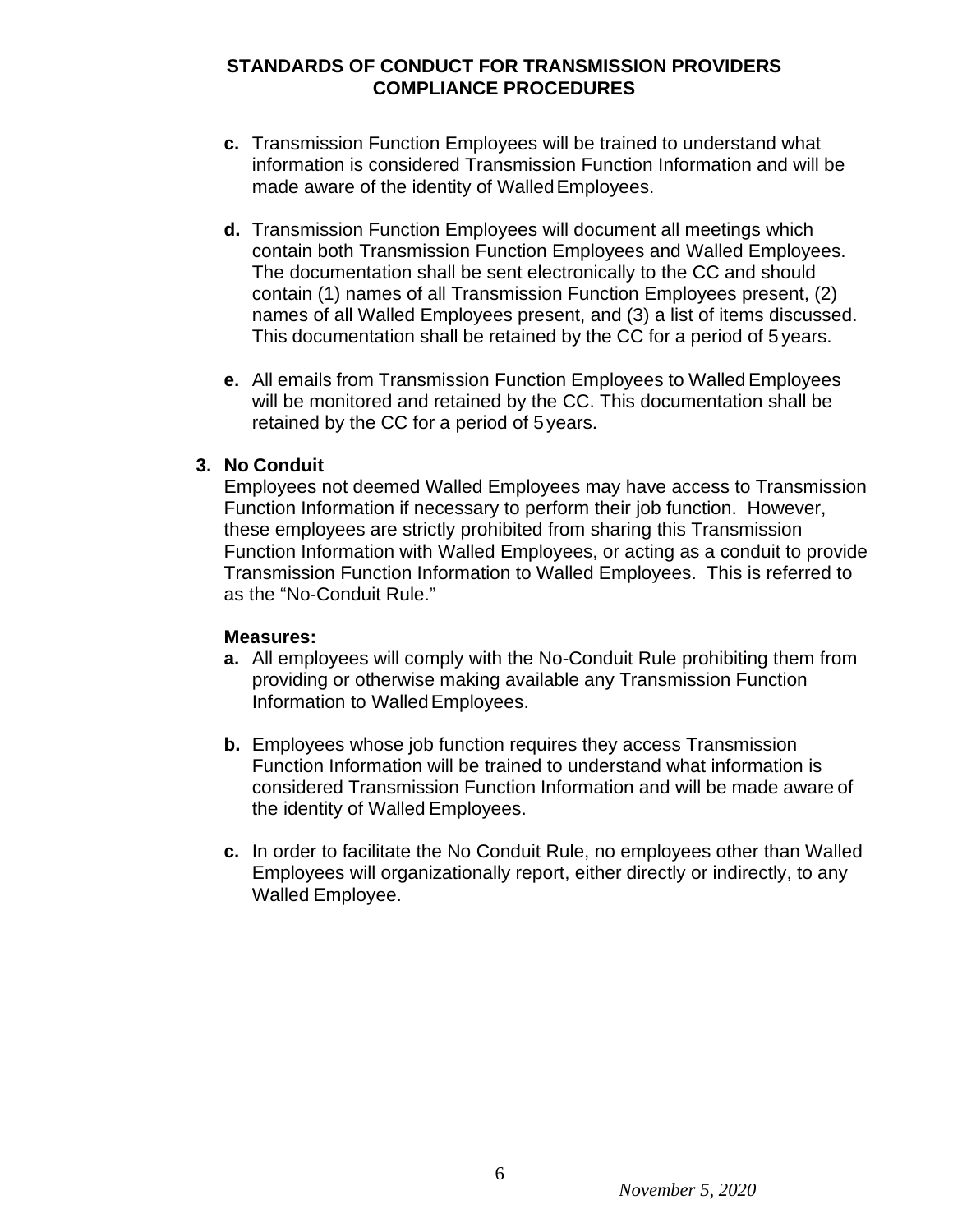## **D. Transparency**

## **1. Contemporaneous Disclosures**

Consistent with the Standards of Conduct, OG&E will post all prohibited disclosures on OGE's internet website.

## **Measures:**

- **a.** If the prohibited disclosure pertains to non-public Transmission Customer information, critical energy infrastructure information, or any other information that FERC has determined by law to be subject to limited dissemination, then OG&E shall immediately post on OGE's internet website only that the information wasdisclosed.
- **b.** For all other prohibited disclosures, OG&E shall immediately post on OGE's internet website only the information that wasdisclosed

## **2. Employee Transfers**

Any transfer of a Transmission Function Employee to a position as a Marketing Function Employee or transfer of a Marketing Function Employee to a position as a Transmission Function Employee will be made according to standard internal employment practices. Employees transferred in such a manner will maintain the confidentiality of non-public Transmission Function Information acquired during their tenure in their previous assignment. Consistent with the Standards of Conduct, any such transfer will be posted on OGE's internet website.

## **Measures:**

- **a.** The Human Resources department will notify the CC of the aforementioned employee transfers within 5 businessdays.
- **b.** OG&E will change the transferring employee's building and computer access to reflect the transfer.
- **c.** OG&E will post on OGE's internet website the employee transfer, including the name of the transferring employee, the employee's titles in both the position the employee is transferring from and the position the employee is transferring to, and the effective date of the transfer.
- **d.** Each such transfer will be posted within seven business days of its effective date and remain posted for at least a ninety-dayperiod.

## **3. Posting**

OG&E will post on OGE's internet website all information required by 18 CFR Part 358 of FERC's regulations and update postings within seven business days of any change. Each posting will include the date the information is posted.

#### **Measures:**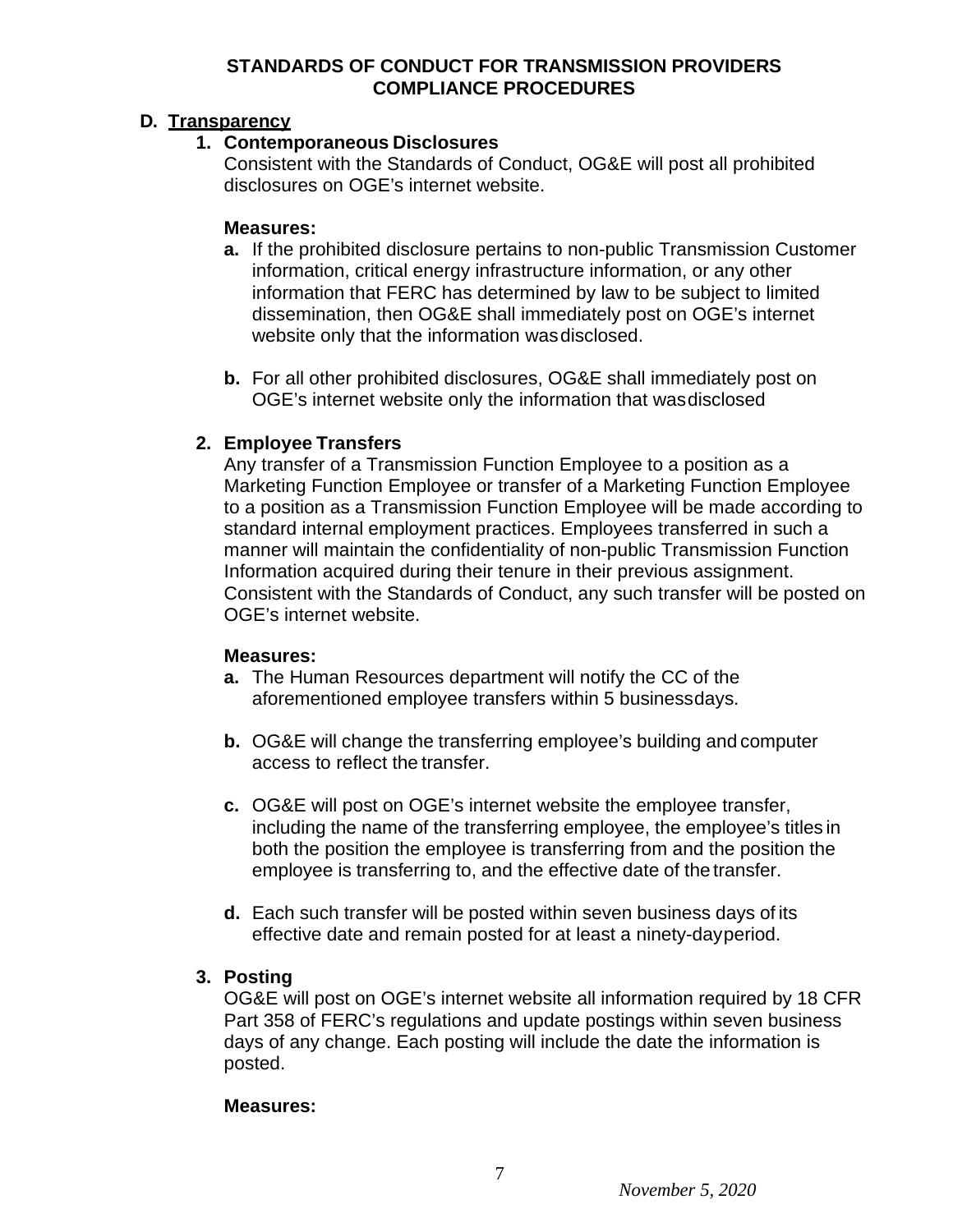OG&E will post the following:

- **a.** The names and addresses of its Affiliates that employ or retain Marketing Function Employees.
- **b.** A complete list of the employee staffed facilities shared by Transmission Function Employees and Marketing Function Employees, including the types of facilities shared and theiraddresses.
- **c.** Information concerning potential merger partners as Affiliates that that may employ or retain Marketing Function Employees after the potential merger is publicly announced.
- **d.** The job titles and job descriptions of all Transmission Function Employees.

## **E. Compliance Procedures**

OG&E will maintain these Compliance Procedures for implementing and complying with the Standards of Conduct.

#### **Measures:**

- **a.** OG&E will maintain these Compliance Procedures for implementing and complying with the Standards of Conduct.
- **b.** OG&E will post these written Standards of Conduct Compliance Procedures on OGE's internet website.
- **c.** OG&E will distribute access to these Compliance Procedures to all OGE Energy Corporation Employees that are classified as Transmission Function Employees, Marketing Function Employees, or Other Employees-Training.
- **d.** The CC will ensure that information, including documents and communications, are retained to demonstrate that OG&E is in compliance with the Standards of Conduct and/or these Compliance Procedures.

## **F. Compliance Personnel**

In the event that an employee has a question regarding the appropriate application of the Standards of Conduct, the employee must call the Compliance Contact or the OGE Energy Corporation Ethics Hotline at 1-877-835-5643.

#### **Measures:**

**a.** OG&E's Compliance Contact for the Standards of Conduct is DanaGillett, (405) 553-3709, [gilletdd@oge.com](mailto:gilletdd@oge.com)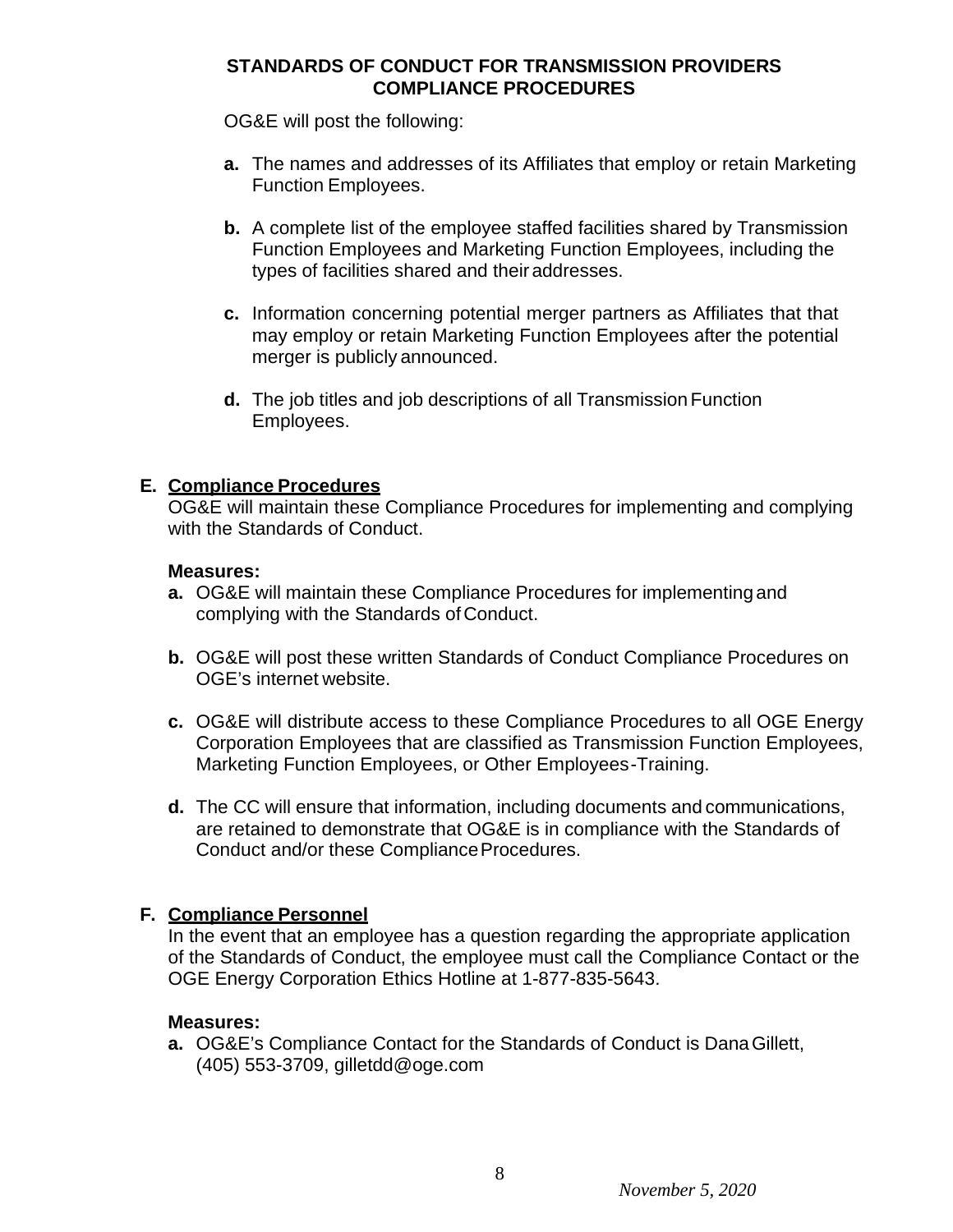**b.** OG&E will post its Compliance Contact information on OGE's internet website.

## **G. Training**

OGE Energy Corporation will conduct training on Standards of Conduct compliance. The training program commits to reinforce to employees the importance of full and unequivocal compliance with the Standards of Conduct.

#### **Measures:**

- **a.** OGE Energy Corporation will require all new employees classified as Transmission Function Employees, Walled Employees, or Other Employees-Training to complete Standards of Conduct training within the first 30 days of their employment. At the end of the training, either an electronic or written certification will be created signifying satisfactory completion of the training requirements. OGE Energy Corporation's Human Resources department will maintain the certifications.
- **b.** OGE Energy Corporation will require all Transmission Function Employees, Walled Employees, and Other Employees-Training to complete annual Standards of Conduct training. At the end of the training, either an electronic or written certification will be created signifying satisfactory completion of the training requirements. OGE Energy Corporation's Human Resources department will maintain thecertifications.
- **c.** OGE Energy Corporation's Human Resources department will be responsible for verifying that all required employees have completed training. Management will be made aware of any employees who have not completed the training so that appropriate arrangements can be made for the employees to complete the mandatory training.
- **d.** OGE Energy Corporation's Human Resources department will implement procedures to identify any new hires or transferred employees that require training on the Standards of Conduct, and verify that such training occurs in a timely manner.

## **H. Books and Records**

OG&E will maintain its books of account and records separately from those of its Affiliates that employ or retain Walled Employees. These books of account and records will be available for FERC's inspection in accordance with the Standards of Conduct.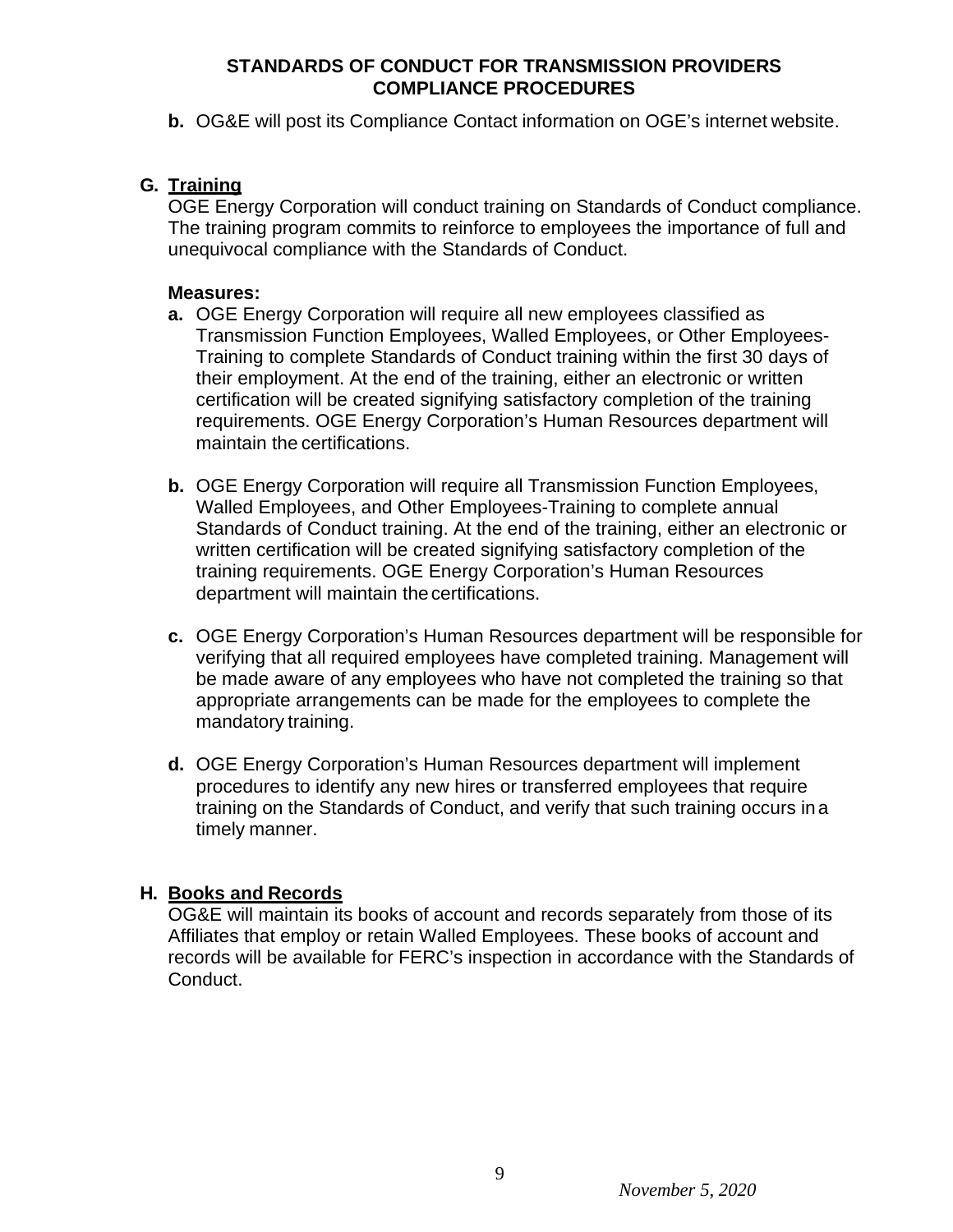# **EXHIBIT A**

# **OG&E's Marketing Affiliates**

OG&E Market Operations